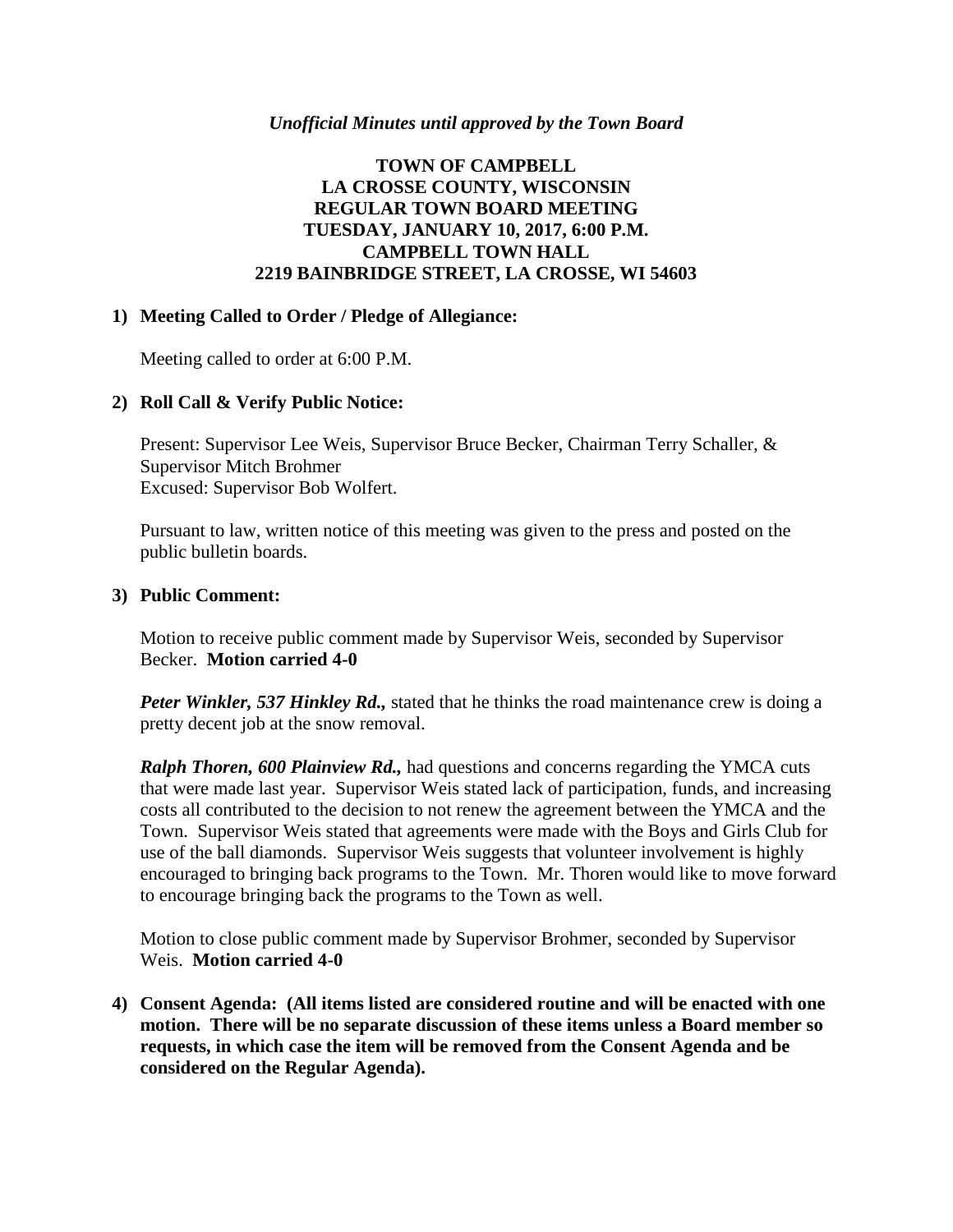# **A) Approval of Minutes:** Regular Board Meeting 12/13/2016

# **B) Plan Commission Meeting Recommendations: No Meeting**

### **C) Payment of Bills:**

Motion to approve the Consent Agenda made by Supervisor Becker, seconded by Chairman Schaller. **Motion carried 4-0**

# **5) Business:**

**A)** Russ Kiviniemi, Cedar Corporation, discussion regarding the procedure to fill hole near Kwik Trip and create a park at the location. (Becker)

Supervisor Becker stated that due to the inclement weather, Mr. Kiviniemi will be unable to attend the night's meeting and requests to attend next month's meeting.

Motion to postpone Russ from Cedar Corporation until next month's meeting made by Supervisor Becker, seconded by Supervisor Weis. **Motion carried 4-0**

**B)** Changes to the Town Drug & Alcohol Policy in the Employee Handbook, in addition to other possible changes to the Handbook. (Held Over) (Clerk)

Motion to postpone agenda item  $(5)(B)$  until next month's meeting made by Supervisor Brohmer, seconded by Supervisor Becker. **Motion carried 4-0**

**C)** Approval of refunds due for 2016 real estate taxes. (Clerk)

Motion to approve refunds due for 2016 real estate taxes in the amount of \$1,555.85 made by Supervisor Weis, seconded by Chairman Schaller. **Motion carried 4-0**

**D)** Request for Proposals for Town phone system upgrades. (Clerk)

Clerk Hawkins mentioned a new phone system would allow the Office, Police Department, and Fire Department to operate as more of a network. This would also allow for voice messaging for individuals instead of per phone line. This would be more beneficial for the Police Department where each officer could have their own voicemail. Clerk Hawkins presented a proposal from First Business Solutions in the amount of \$5,698.68. Supervisor Weis suggested receiving more proposals and bringing back to the Board at next month's meeting.

Motion to postpone agenda item  $(5)(D)$  until next month's meeting pending at least one more proposal made by Supervisor Weis, seconded by Chairman Schaller. **Motion carried 4-0**